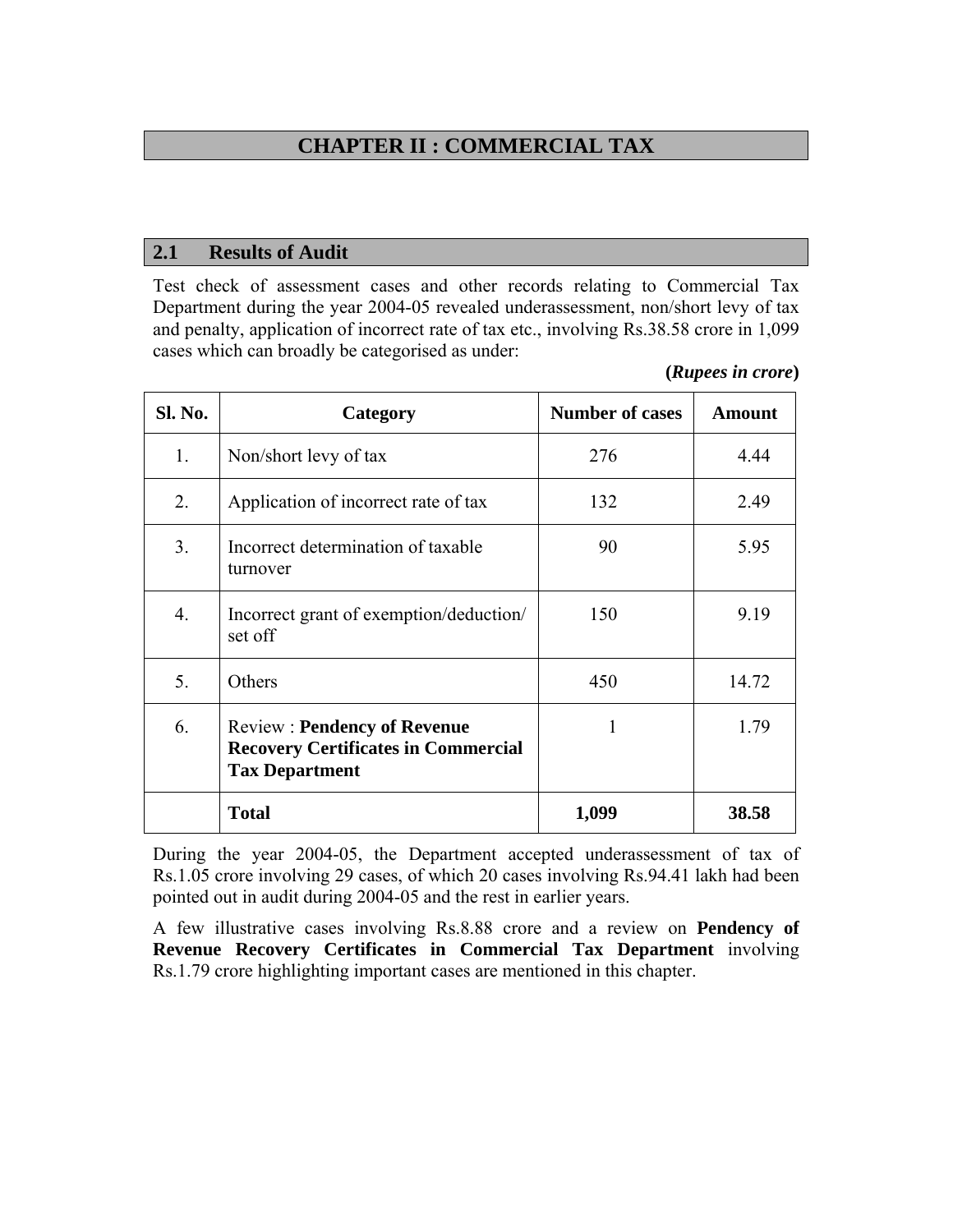#### **2.2 Review: Pendency of Revenue Recovery Certificates in Commercial Tax Department**

 $\mathcal{L}_\mathcal{L} = \mathcal{L}_\mathcal{L} = \mathcal{L}_\mathcal{L} = \mathcal{L}_\mathcal{L} = \mathcal{L}_\mathcal{L} = \mathcal{L}_\mathcal{L} = \mathcal{L}_\mathcal{L} = \mathcal{L}_\mathcal{L} = \mathcal{L}_\mathcal{L} = \mathcal{L}_\mathcal{L} = \mathcal{L}_\mathcal{L} = \mathcal{L}_\mathcal{L} = \mathcal{L}_\mathcal{L} = \mathcal{L}_\mathcal{L} = \mathcal{L}_\mathcal{L} = \mathcal{L}_\mathcal{L} = \mathcal{L}_\mathcal{L}$ 

#### **Highlights**

• Delay in institution of Revenue Recovery Certificates (RRCs) in 99 cases ranged between 15 days to 34 months.

#### **(Paragraph 2.2.10)**

• Properties of 71 defaulters attached by the Department were not disposed of resulting in non realisation of Government dues.

#### **(Paragraph 2.2.13)**

One hundred and sixty revenue recovery certificates were sent to other states for realisation of Government dues. No follow up action was taken for realisation of the same.

#### **(Paragraph 2.2.14)**

#### *2.2.1 Introduction*

The Madhya Pradesh *Vanijyik Kar Adhiniyam*, 1994 *(Adhiniyam*) provides for levy/collection of commercial/purchase tax from dealers whose annual turnover of sales/purchases exceeds the limits prescribed under the Act. The registered dealer is required to submit periodical returns in the prescribed manner to the assessing authority alongwith proof of payment of tax after self assessment of tax. Thereafter, the case is assessed by the assessing authority within a period of two calendar years from the end of the period for which the assessment is to be made. A notice in Form 50 is issued to deposit the amount of additional demand of tax within a period of 30 days of the receipt of such notice failing which the assessing authority or any other officer having jurisdiction over such dealer or persons shall be empowered to recover such amount as arrears of land revenue by issuing Revenue Recovery Certificate (RRC) incorporating the name of dealer, residential address and the amount recoverable. The sum outstanding shall be recoverable as arrear of land revenue according to the provision of Madhya Pradesh Land Revenue Code, 1959 (MPLR Code) and Rules made thereunder for making payment within the specified time in the demand notice. In case of default, warrant of attachment is issued by Recovery Officer for attachment of property.

As specified in Section 32 (13) (b) of the *Adhiniyam* the Deputy Commissioner, Assistant Commissioner (AC), Commercial Tax Officer (CTO), Assistant Commercial Tax Officer (ACTO) are empowered to exercise all the powers and perform all the duties of Collector, Assistant Collector or Deputy Collector and Tahsildars respectively under the said code.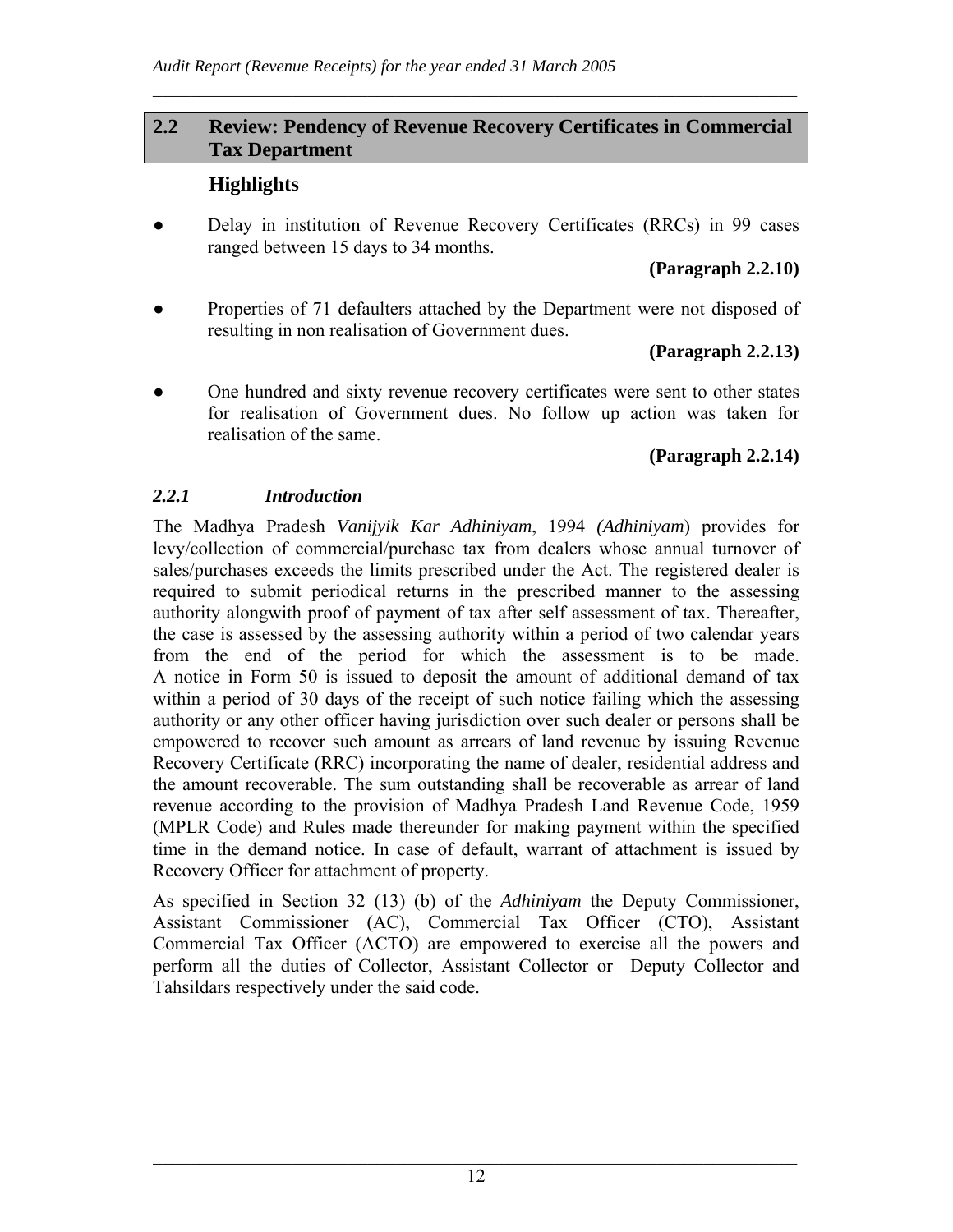## *2.2.2 Recommendations*

It is recommended that, Government may consider:

● developing a management information system to keep a watch on arrears/RRC.

*\_\_\_\_\_\_\_\_\_\_\_\_\_\_\_\_\_\_\_\_\_\_\_\_\_\_\_\_\_\_\_\_\_\_\_\_\_\_\_\_\_\_\_\_\_\_\_\_\_\_\_\_\_\_\_\_\_\_\_\_\_\_\_\_\_\_\_\_\_\_\_\_\_\_\_*

- ensuring that RRCs are issued within the time limit fixed and arrears are realised timely.
- laying down time limits for serving notice of additional demand in Form-50 and for assessing officer to send the RRC to recovery officer.

## *2.2.3 Organisational set up*

The Principal Secretary, Commercial Tax Department is the administrative head of the Department at apex level and assisted by Commissioner, Commercial Tax (CCT) with headquarters at Indore. There are four zones at Indore, Gwalior, Jabalpur and Bhopal. The zonal offices are headed by additional commissioners. Apart from this, there are 13 divisions, each headed by deputy commissioner and 75 circles headed by CTOs. The ACs, CTOs and ACTOs are the assessing authorities in the department.

## *2.2.4 Scope of audit*

Test check of records of 44 out of 127 units for the year 1999-2000 to 2003-2004 was conducted during June 2004 and May 2005.

## *2.2.5 Audit Objectives*

The review was conducted with a view to ascertain:

- extent of compliance of procedure/codal provisions and executive instructions to ensure timely collection of arrears.
- lacunae in the Act/Rules responsible for blockage of revenue in arrears.
- efficiency and effectiveness of efforts made to recover arrear dues as arrears of land revenue.

# *2.2.6 Internal Audit Wing*

Internal Audit is considered to be an effective mechanism for evaluating the various internal control systems and identifying their weakness. It is, therefore, the responsibility of the Department to ensure that a proper internal control structure is instituted, reviewed and updated from time to time to keep it effective. In the Commercial Tax Department, internal audit wing was established in 1982.

Information made available to audit with regard to the units test checked revealed that no internal audit was conducted during the period 1999-2000 to 2003-2004. The CCT and Government intimated in July 2005 that internal audit wing was not functioning due to non posting of staff.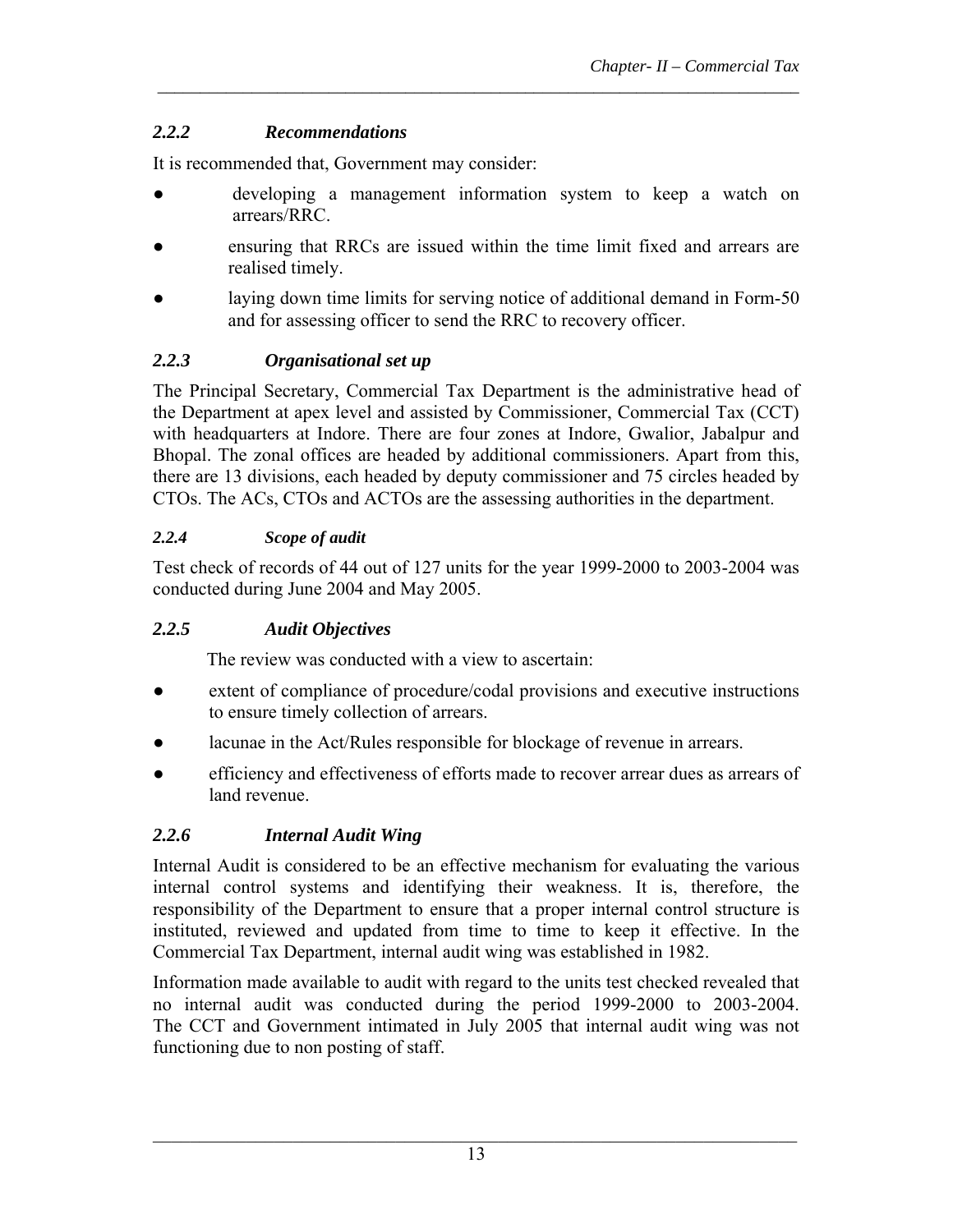#### *2.2.7 Lacuna in Act/Rules*

Under the provisions of the Madhya Pradesh *Vanijyik Kar Niyam,* 1995, the assessing authority is required to serve upon a dealer an authenticated copy of order of assessment and a notice in Form 50 for payment of any sum payable by him under the Act and Rules made thereunder. However, no time limit has been prescribed for service of notice in Form 50.

 $\mathcal{L}_\mathcal{L} = \mathcal{L}_\mathcal{L} = \mathcal{L}_\mathcal{L} = \mathcal{L}_\mathcal{L} = \mathcal{L}_\mathcal{L} = \mathcal{L}_\mathcal{L} = \mathcal{L}_\mathcal{L} = \mathcal{L}_\mathcal{L} = \mathcal{L}_\mathcal{L} = \mathcal{L}_\mathcal{L} = \mathcal{L}_\mathcal{L} = \mathcal{L}_\mathcal{L} = \mathcal{L}_\mathcal{L} = \mathcal{L}_\mathcal{L} = \mathcal{L}_\mathcal{L} = \mathcal{L}_\mathcal{L} = \mathcal{L}_\mathcal{L}$ 

Test check of records of two ACs offices at Indore and Jabalpur and five circle offices<sup>1</sup> between September 2004 and April 2005 revealed that in 112 cases, involving a sum of Rs.4.04 crore, notice in Form 50 and order of assessment were served late after the passing of the assessment order. The delay ranged between one to 10 months.

Absence of provisions in the Rules regarding time limit for serving of notice upon the dealer resulted in delay in initiation of recovery proceedings.

Further, as per provisions of the *Adhiniyam,* if any amount of the tax or any other sum remains unpaid on the expiry of the period prescribed for the payment in the notice in Form 50, on the expiry of the period specified in the notice of demand the dealer liable to pay such sum shall be deemed in default. The sum outstanding shall be recoverable as arrears of land revenue according to the provisions of the MPLR, Code. However, no time limit was prescribed for sending of RRCs prepared by the assessing authority to the recovery officer (RO).

Test check of records of office of AC Bhopal and two offices of CTOs each at Indore and Jabalpur revealed that 58 RRCs involving Rs.8.08 crore were sent to the ROs after a delay of three weeks to four and half months after their preparation between January 2001 and March 2004 by the concerned assessing authorities.

Absence of time limit for sending the RRC to the RO resulted in delayed initiation of recovery proceedings.

## *2.2.8 Position of arrears*

Information relating to amount of arrears pending collection in each division, recovery and addition of arrears made by a division during a year was being compiled in Commissioner office in the form of a statement called "Progress of Recoveries". Each statement comprised details of three preceding years. As per the statements, amount of arrears pending collection had increased from Rs.196.23 crore to Rs.646.47 crore during 2000-01 to 2003-04. The position of arrears pending collection during last five years was as under:-

 $\overline{a}$ *1*

*Circle 2 Bhopal, Circle 1, 2, 3 and 4 Jabalpur*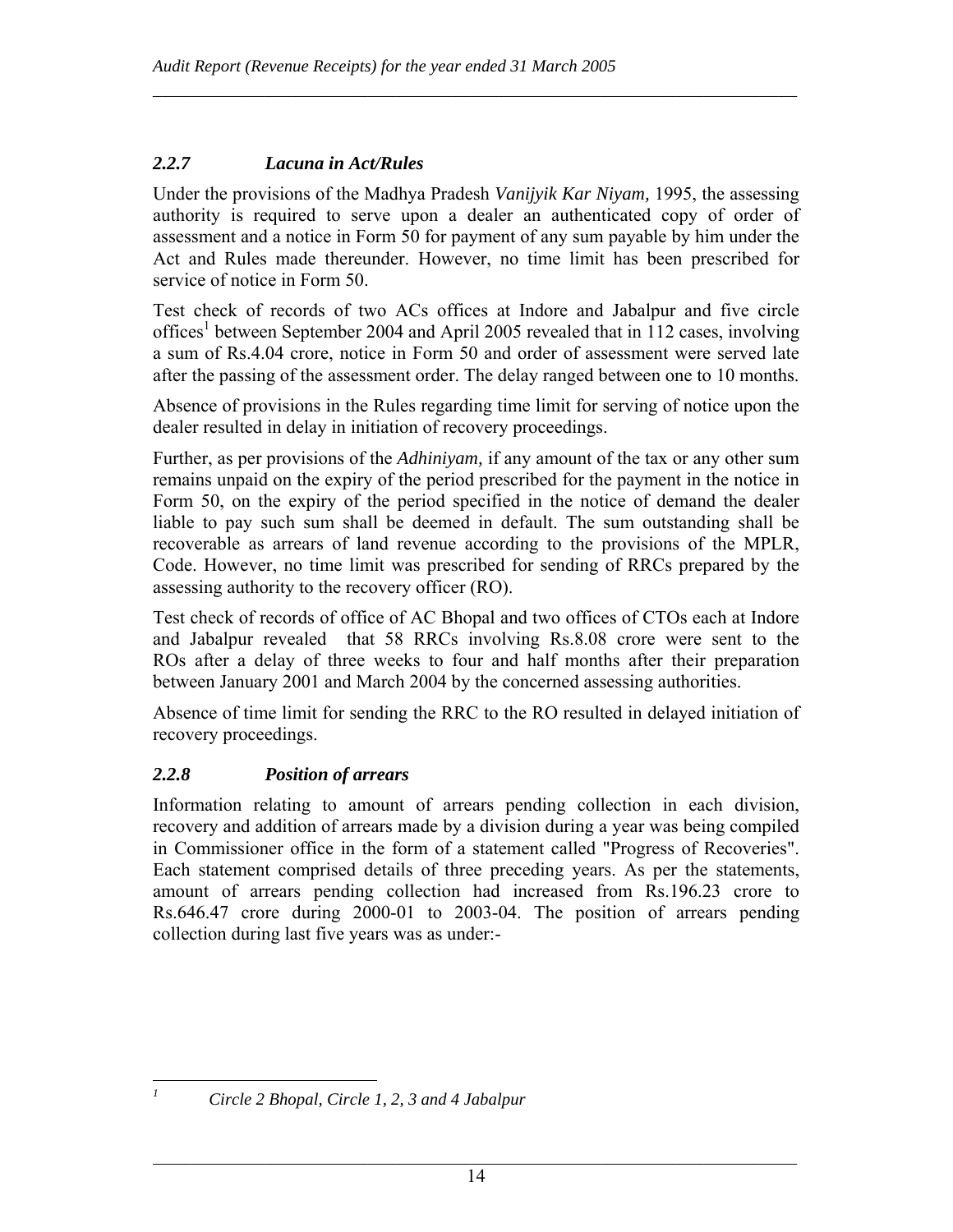| Year      | Opening<br><b>Balance</b> | <b>Addition</b><br>оf<br>amount | <b>Total</b> | Amount<br>recovered | <b>Balance</b> | <b>Percentage</b><br>of recovery<br>(Column<br>$5$ to 4) |
|-----------|---------------------------|---------------------------------|--------------|---------------------|----------------|----------------------------------------------------------|
| 1.        | 2.                        | 3.                              | 4.           | 5.                  | 6.             | 7.                                                       |
| 1999-2000 | 197.13                    | 531.38                          | 728.51       | 439.41              | 289.10         | 60.32                                                    |
| 2000-2001 | $196.23^{2}$              | 523.16                          | 719.39       | 492.53              | 225.79         | 68.46                                                    |
| 2001-2002 | 225.79                    | 1,007.07                        | 1,232.86     | 362.99              | 869.87         | 29.44                                                    |
| 2002-2003 | 869.87                    | 684.96                          | 1,554.83     | 901.56              | 653.27         | 57.98                                                    |
| 2003-2004 | 653.27                    | 473.69                          | 1,126.96     | 480.49              | 646.47         | 42.63                                                    |

*\_\_\_\_\_\_\_\_\_\_\_\_\_\_\_\_\_\_\_\_\_\_\_\_\_\_\_\_\_\_\_\_\_\_\_\_\_\_\_\_\_\_\_\_\_\_\_\_\_\_\_\_\_\_\_\_\_\_\_\_\_\_\_\_\_\_\_\_\_\_\_\_\_\_\_*

#### *(Rupees in crore)*

 $(n \tcdot n)$  **i** 

An analysis of division wise figures of the statement revealed that in eight divisions figures of "addition of arrears" and "amount recovered" for the year 2001-02 did not tally with figures of 2001-02 shown in statement prepared for successive year 2002-03. Similarly, figures "addition of arrears" and "amount recovered" of year 2002-03 did not tally with the same figures of 2002-03 shown in successive year 2003-04 in respect of nine divisions.

Thus, it would be seen that position of arrears available with the Department was not reliable and needs verification/reconciliation with the respective divisions.

The various stages at which the arrears are pending are as under:

|                                                                                                          |     | ( <i>Rupees in crore</i> ) |  |
|----------------------------------------------------------------------------------------------------------|-----|----------------------------|--|
| Amount stayed by Court                                                                                   |     | 56.74                      |  |
| Amount involved in revision pending with additional<br>commissioner and deputy commissioner              |     | 9.04                       |  |
| Amount involved in sick mills pending in BIFR                                                            |     | 103.12                     |  |
| Amount involved in instalments                                                                           |     | 9.01                       |  |
| Amount involved in RRC sent: outside State                                                               | $=$ | 50.41                      |  |
| inside State                                                                                             | $=$ | 112.26                     |  |
| Amount involved in cases where the whereabouts of<br>defaulters or their property is under investigation |     | 120.76                     |  |
| Amount involved in attachment of moveable and<br>immovable properties                                    |     | 56.66                      |  |
| Amount proposed for write off                                                                            |     | 9.05                       |  |
| Total normal recovery                                                                                    |     | 119.42                     |  |

 *Excluding the figures of Chhattisgarh State*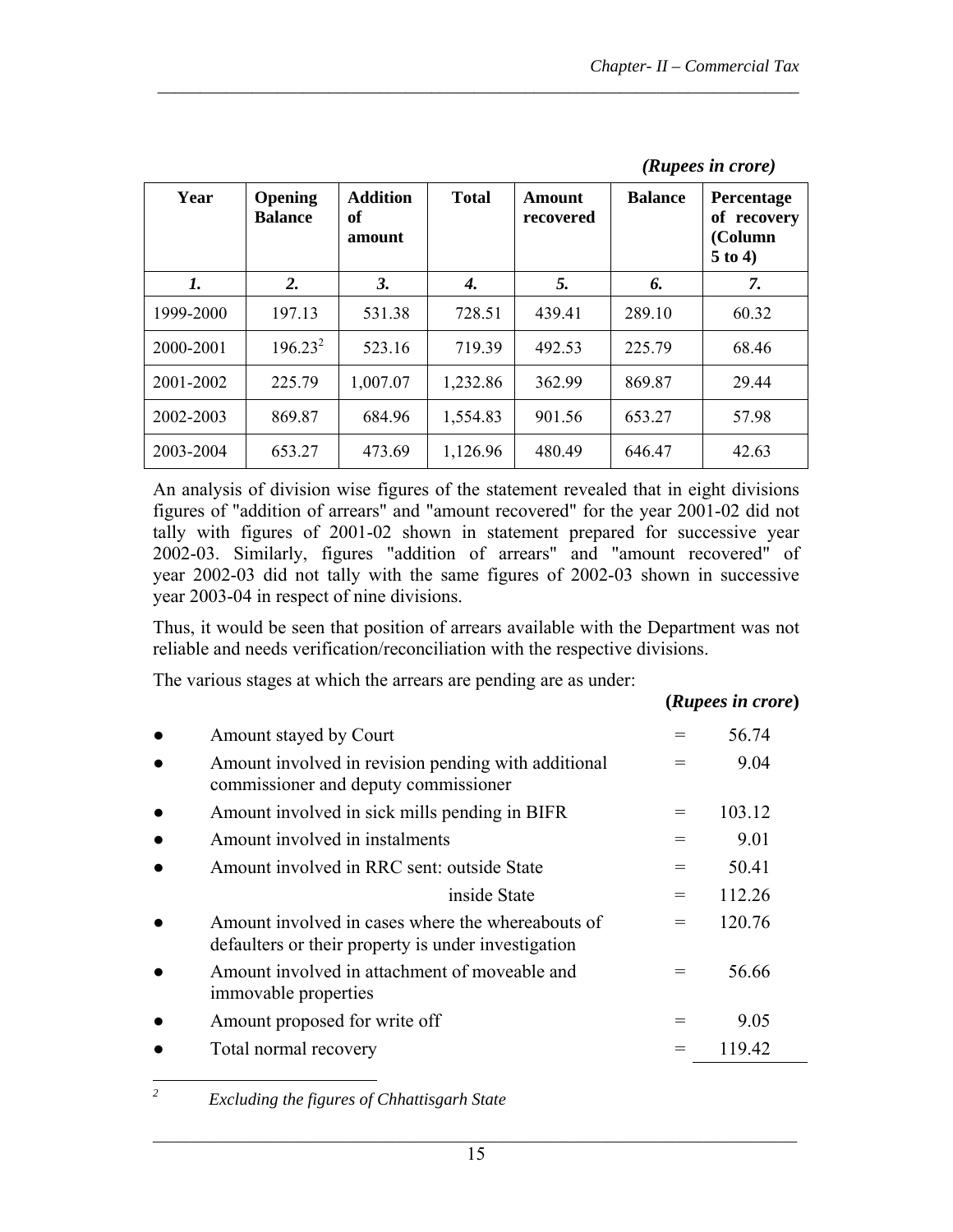Total 646.47

Agewise analysis of these arrears was not available either with the CCT or in the circles.

 $\mathcal{L}_\mathcal{L} = \mathcal{L}_\mathcal{L} = \mathcal{L}_\mathcal{L} = \mathcal{L}_\mathcal{L} = \mathcal{L}_\mathcal{L} = \mathcal{L}_\mathcal{L} = \mathcal{L}_\mathcal{L} = \mathcal{L}_\mathcal{L} = \mathcal{L}_\mathcal{L} = \mathcal{L}_\mathcal{L} = \mathcal{L}_\mathcal{L} = \mathcal{L}_\mathcal{L} = \mathcal{L}_\mathcal{L} = \mathcal{L}_\mathcal{L} = \mathcal{L}_\mathcal{L} = \mathcal{L}_\mathcal{L} = \mathcal{L}_\mathcal{L}$ 

#### *2.2.9 Short achievement of targets*

CCT issued instructions in November 2000, 2001 and 2004 to all ROs to ensure that the closing balance of arrears was less than 10 *per cent* of the opening balance of arrears for the year 2000-01, 2001-02, 2003-04 while for the year 2002-03 it was fixed at 25 *per cent*. The CTO of each circle was responsible for effecting recovery through a team of officers constituted for the purpose. The Dy. CCT was required to keep a constant watch over the progress of the recovery of arrears made by each circle of this division. He was also required to submit a fortnightly report to the CCT.

The position of targets and achievements as worked out from information furnished by the Department was as under:

| Year           | <b>Period</b><br>of<br>drive           | <b>Target fixed for</b><br>drive                                                      | Open-<br>ing<br>balance<br>of<br>arrears | <b>Closing</b><br>balan-<br>ces as<br>per<br>targets<br>fixed | <b>Actual</b><br>closing<br>balance<br>of<br>arrears | <b>Shortage</b><br>in target<br>amount<br>(Percent<br>-age) |
|----------------|----------------------------------------|---------------------------------------------------------------------------------------|------------------------------------------|---------------------------------------------------------------|------------------------------------------------------|-------------------------------------------------------------|
| $\mathbf{I}$ . | 2.                                     | 3.                                                                                    | $\boldsymbol{\mathcal{A}}$ .             | 5.                                                            | 6.                                                   | 7.                                                          |
| 2000-2001      | 1 December<br>2000 to 31<br>March 2001 | Closing balance<br>should be less at<br>least by 10 per<br>cent of opening<br>balance | 196.23                                   | 176.61                                                        | 225.79                                               | 49.18<br>(21.78)                                            |
| 2001-2002      | 1 December<br>2001 to 31<br>March 2002 | $-do-$                                                                                | 225.79                                   | 203.21                                                        | 869.87                                               | 666.66<br>(76.64)                                           |
| 2002-2003      | 1 January<br>2003 to 31<br>March 2003  | Closing balance<br>should be less at<br>least by 25 per<br>cent of opening<br>balance | 869.87                                   | 652.40                                                        | 653.27                                               | 0.87<br>(0.13)                                              |
| 2003-2004      | 15 January<br>2004 to 31<br>March 2004 | Closing balance<br>should be less at<br>least by 10 per<br>cent of opening<br>balance | 653.27                                   | 587.94                                                        | 646.47                                               | 58.53<br>(9.05)                                             |

*(Rupees in crore)*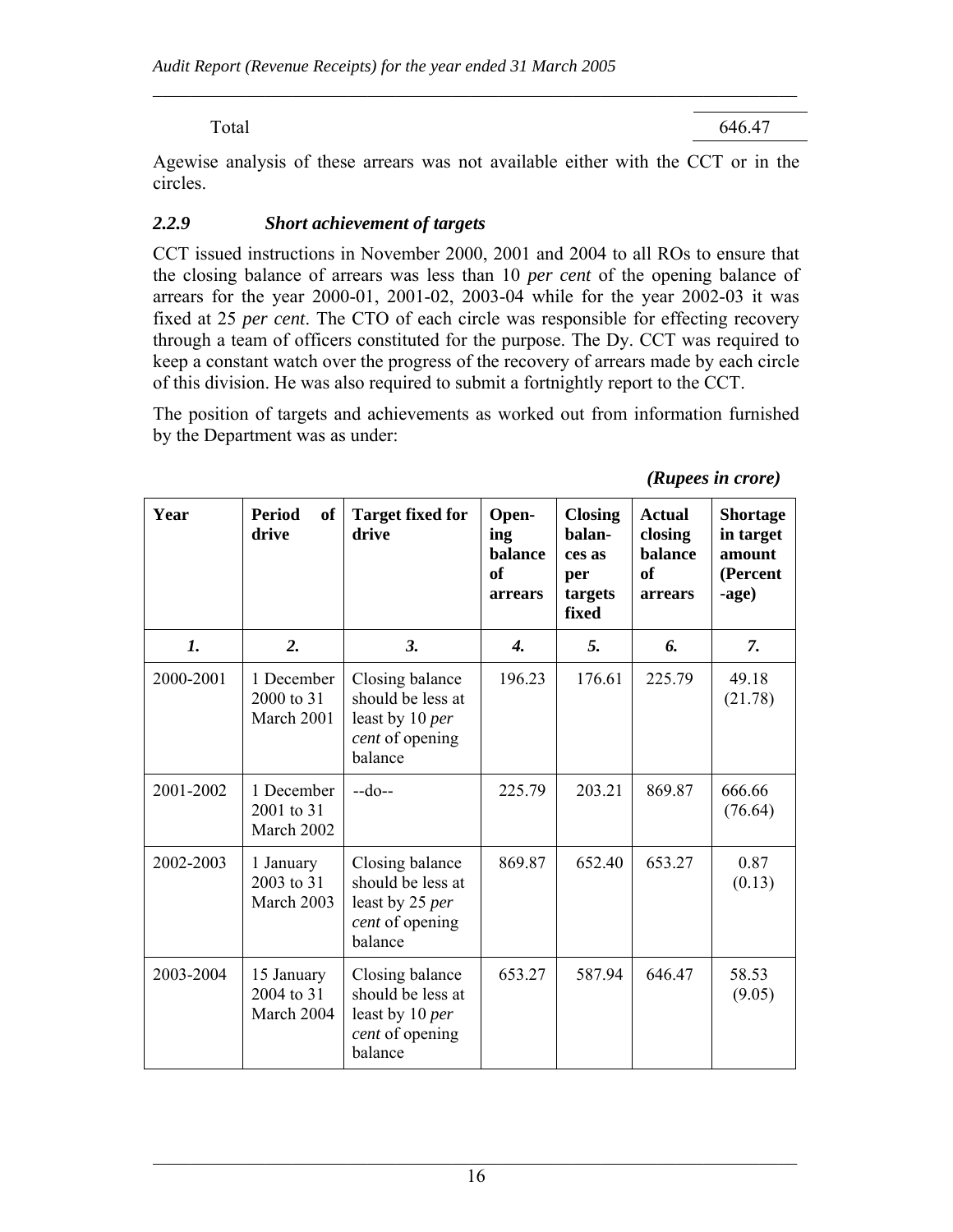It would be seen from the above that the targets were not achieved during 2000-01 and 2001-02. During these years arrears increased by 22 *per cent* and 77 *per cent*.

*\_\_\_\_\_\_\_\_\_\_\_\_\_\_\_\_\_\_\_\_\_\_\_\_\_\_\_\_\_\_\_\_\_\_\_\_\_\_\_\_\_\_\_\_\_\_\_\_\_\_\_\_\_\_\_\_\_\_\_\_\_\_\_\_\_\_\_\_\_\_\_\_\_\_\_*

The Government in July 2005 stated that due to increase in responsibilities and continuous shortage in number of working posts of departmental officers and scarcity of resources in the Department the targets could not be achieved.

## *2.2.10 Delay in issue/registration of RRCs*

According to the provisions of the *Adhiniyam,* a dealer is required to deposit the tax assessed by the assessing authority within 30 days from the date of service of notice of demand failing which the amount is to be recovered as arrears of land revenue. Further in accordance with CCT's circular of November 1992, if the amount remains unpaid, RRCs are to be initiated within 30 days from the date of expiry of period of payment.

• Test check of records of six offices of  $CTOs<sup>3</sup>$  and two offices of the ACs,<sup>4</sup> revealed between June 2004 and April 2005 that RRCs in 99 cases were issued after a delay of 15 days to 34 months. A few instances are given below:

| Sl.<br>No. | Name of<br><b>CTO/AC</b>           | Case No.<br>$\boldsymbol{\alpha}$<br>amount | Date of<br>assessments/<br>issue of | Due date of<br>institution<br>of | Date of<br>certificate<br>proceedings | <b>Delay</b>  |             |
|------------|------------------------------------|---------------------------------------------|-------------------------------------|----------------------------------|---------------------------------------|---------------|-------------|
|            |                                    | involved<br>(Rs. in<br>lakh)                | demand<br>notice                    | certificate<br>proceedings       |                                       | <b>Months</b> | <b>Days</b> |
| 01         | <b>CTO</b><br>Circle 02<br>Bhopal  | 277/2000<br>2.07                            | 5.6.03                              | 4.8.03                           | 19.8.03                               |               | 15          |
| 02.        | <b>CTO</b><br>Circle 15<br>Indore  | 48/96<br>3.20                               | 1.1.03                              | 28.2.03                          | 27.9.03                               | 6             | 27          |
| 03.        | -do-                               | 46/96<br>0.96                               | $-do-$                              | $-do-$                           | $-do-$                                | 6             | 27          |
| 04.        | <b>CTO</b><br>Circle I<br>Jabalpur | 3/2000<br>1.18                              | 17.1.01                             | 16.3.01                          | 29.1.04                               | 34            |             |
| 05.        | A.C.<br>Jabalpur                   | 22/2001<br>0.31                             | 16.2.03                             | 15.4.03                          | 16.3.04                               | 11            |             |

According to the instructions issued by CCT (November 1992), the RO is required to register the case within seven days in a register prescribed by the CCT after receipt of RRCs from the assessing authorities.

 *A.C. Indore and Jabalpur*

 $\frac{1}{3}$  *Circle 2 Bhopal, Circle 13 and 15 Indore, Circle 1, 3 and 4 Jabalpur 4*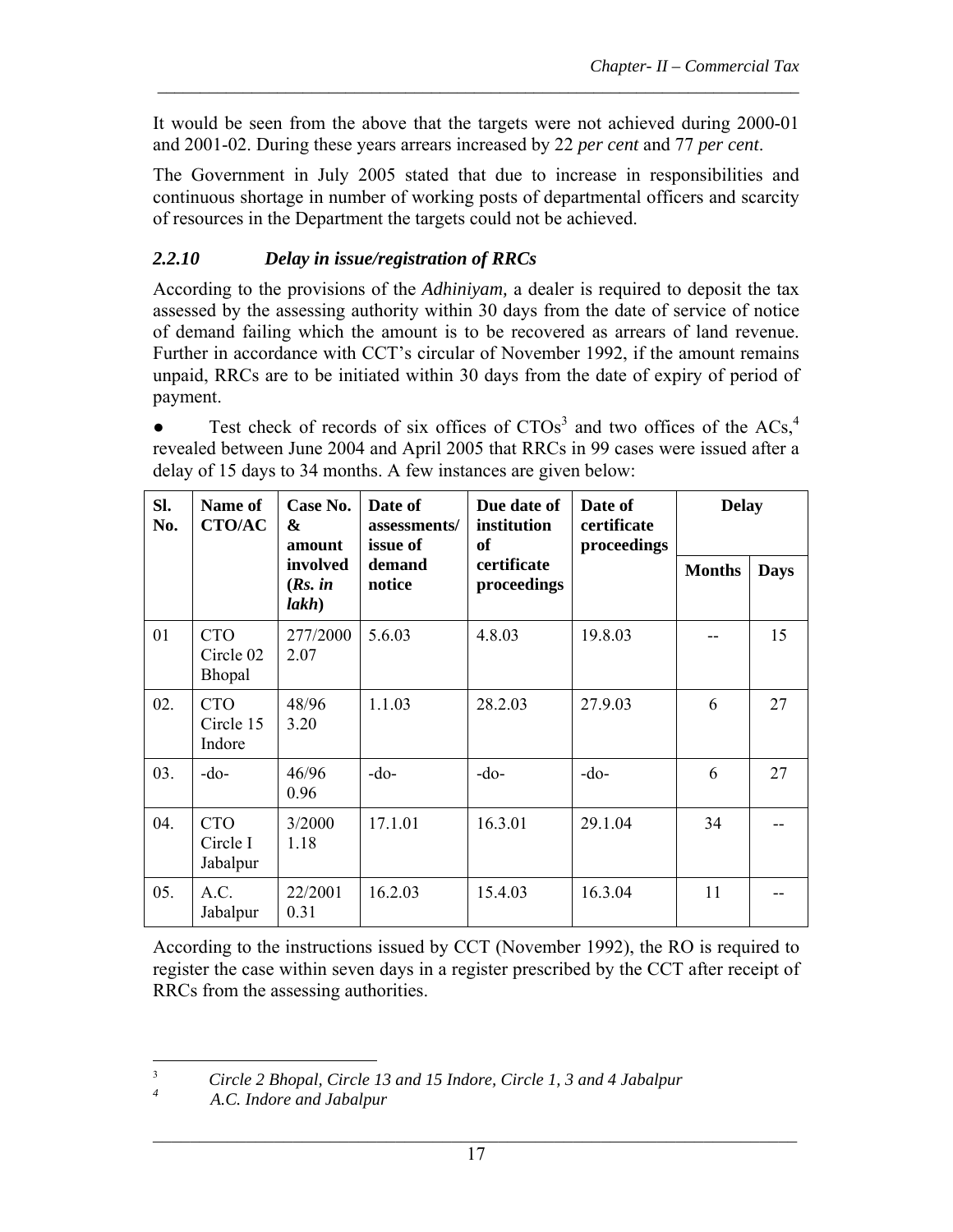RRCs in 104 cases valued at Rs.5.24 crore issued between December 1999 and September 2003 were not entered in the relevant registers.

 $\mathcal{L}_\mathcal{L} = \mathcal{L}_\mathcal{L} = \mathcal{L}_\mathcal{L} = \mathcal{L}_\mathcal{L} = \mathcal{L}_\mathcal{L} = \mathcal{L}_\mathcal{L} = \mathcal{L}_\mathcal{L} = \mathcal{L}_\mathcal{L} = \mathcal{L}_\mathcal{L} = \mathcal{L}_\mathcal{L} = \mathcal{L}_\mathcal{L} = \mathcal{L}_\mathcal{L} = \mathcal{L}_\mathcal{L} = \mathcal{L}_\mathcal{L} = \mathcal{L}_\mathcal{L} = \mathcal{L}_\mathcal{L} = \mathcal{L}_\mathcal{L}$ 

After this was pointed out, the ROs entered the cases in the relevant registers and stated that RRCs were issued and registered late due to non availability of RRC books, shortage of staff and its deployment on different duties like election, pulse polio and census etc. The Government confirmed the reply in July 2005.

#### *2.2.11 Non issue/delay in issue of demand notices after issue of RRC*

As per provisions of the *Adhiniyam* and Rules, made thereunder and instructions issued by the CCT in October 1978 and November 1992, the RO is required to issue a demand notice within seven days after the receipt of RRC.

• Test check of records of seven circle offices<sup>5</sup> revealed that in 35 cases registered between December 2000 and March 2004, demand notices involving Rs.96.78 lakh were not issued by the RO even after a lapse of five to 42 months resulting in non realisation of Government revenue to that extent.

• Further test check of records of four circle offices<sup>6</sup> revealed in March 2005 that in 18 cases registered between January 2002 and February 2004, demand notices involving Rs.1.03 crore were issued late by one month to 22 months by RO. A few instances are given below:

| S. No.           | Name of<br><b>CTO</b>  | Case<br>No. | RRC No.<br>& date           | Amount<br>$(Rs.$ in<br>lakh) | Date of issue of<br><b>Demand Notice</b> | <b>Delay</b> |
|------------------|------------------------|-------------|-----------------------------|------------------------------|------------------------------------------|--------------|
| 1.               | CTO Bhopal<br>Circle-6 | 57/97       | 36644 x 4<br>7.2.04         | 20.43                        | 2.8.2004                                 | 5 months     |
| 2.               | $-do-$                 | 4/96        | 36644 x 7<br>7.2.04         | 13.33                        | 2.8.2004                                 | 5 months     |
| 3 <sub>1</sub>   | $-do-$                 | 95/98       | 8232 x 54<br>7.1.02         | 14.23                        | 20.11.2003                               | 22<br>months |
| $\overline{4}$ . | $-do-$                 | 17/99       | $8234 \times 34$<br>1.11.02 | 15.33                        | 21.01.2003                               | 2 months     |
| 5.               | $-do-$                 | 53/00       | 7824 x 33<br>30.11.02       | 7.81                         | 10.01.2003                               | 1 month      |

After this was pointed out, the Department stated that demand notices were not issued/issued late due to rush of work and shortage of staff and its deployment for different duties like election, pulse polio and census etc. from time to time. The Government confirmed the reply in July 2005.

#### *2.2.12 Non issue/delay in issue of warrants of attachment*

 *5 Circle 2 Bhopal, Circle 11 and 15 Indore, Circle 1,2,3 and 4 Jabalpur 6*

*Circle 6 Bhopal, Circle 1,3 and 4 Jabalpur*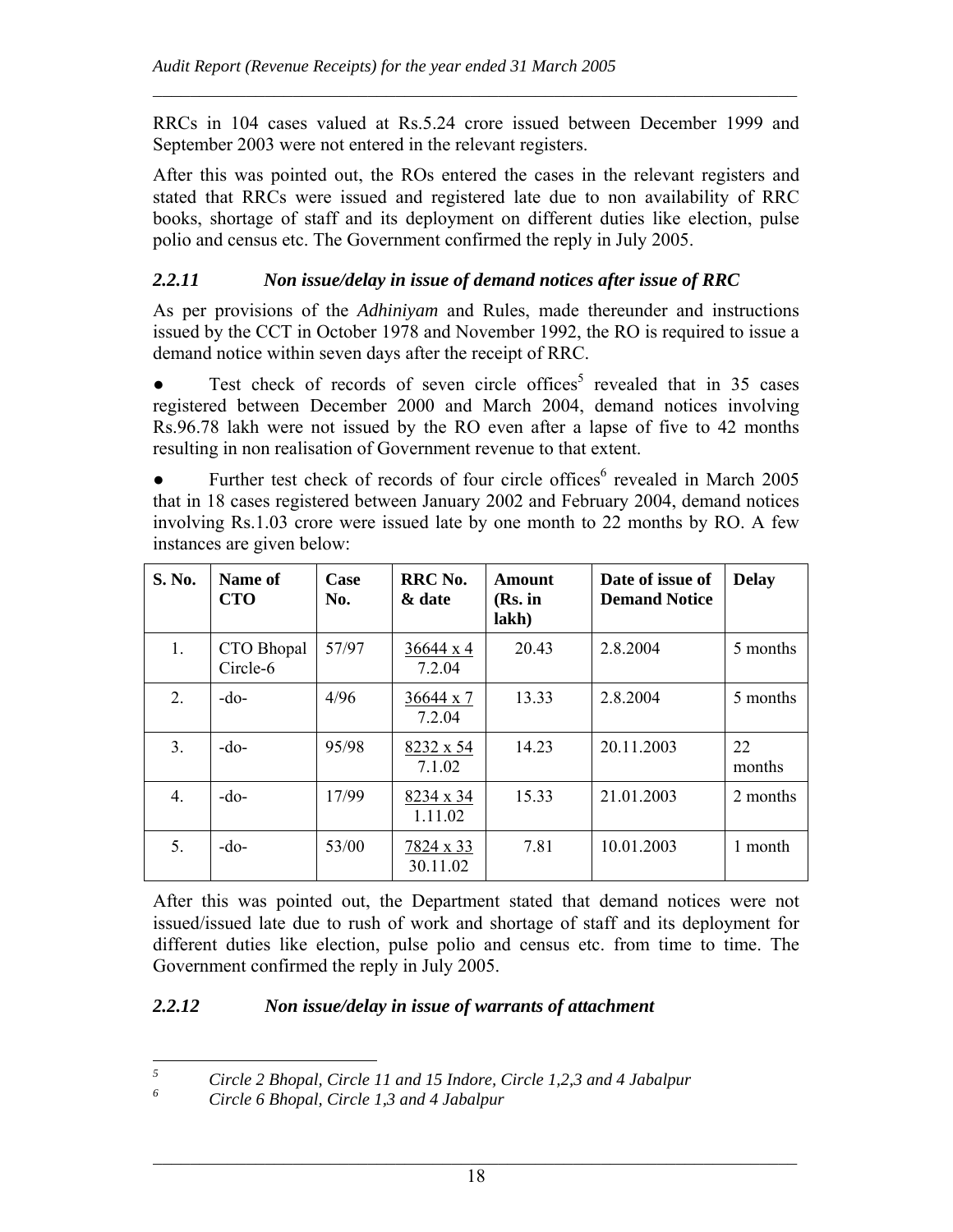As per instructions issued by CCT in October 1978 and November 1992 if a dealer after issue of RRC fails to deposit the tax within seven to 15 days from the date of issue of demand notice, action is required to be taken for issue of warrant for attachment of property.

*\_\_\_\_\_\_\_\_\_\_\_\_\_\_\_\_\_\_\_\_\_\_\_\_\_\_\_\_\_\_\_\_\_\_\_\_\_\_\_\_\_\_\_\_\_\_\_\_\_\_\_\_\_\_\_\_\_\_\_\_\_\_\_\_\_\_\_\_\_\_\_\_\_\_\_*

 $\bullet$  Test check of records of seven circle offices<sup>7</sup> revealed that though the demand notice involving recovery of Rs.2.06 crore was served upon the defaulters in 71 cases during the period from year 1999 to March 2004, necessary warrants for attachment had not been issued by the RO. Consequently, Government dues amounting to Rs.2.06 crore remained unrecovered even after a lapse of five to 77 months.

• Test check of records of four units<sup>8</sup> between August 2004 and March 2005 revealed that warrants of attachment in 30 cases involving recovery of Rs.1.25 crore, prepared between August 1999 and February 2004, were issued after a lapse of five to 59 months. Consequently, the properties could not be attached. This indicates that no serious efforts were being made to get the defaulters traced resulting in accumulation of arrears.

After this was pointed out, the Department stated that warrants of attachment could not be issued/could not be served due to non availability of defaulters, as well as due to shortage of staff and its deployment from time to time on different duties like election, pulse polio and census. The Government confirmed the reply in July 2005.

## *2.2.13 Non disposal of attached property*

As per instructions of CCT of November 1980, action to auction attached property should be taken within three days of the service of warrant of attachment of property.

In 14 circle offices<sup>9</sup>, test check of records between August 2004 and April 2005 revealed that the properties of 71 defaulters who failed to pay Government dues were attached between August 1999 and March 2004. However these were not disposed of even after a lapse of five months to 65 months. Consequently, Government dues remained unrealised.

After this was pointed out in audit, the Department stated that the properties could not be auctioned due to non attendance of bidders at the venue. The reply of the Department was not tenable as there was no evidence on records to show that wide publicity through local/regional/national paper was given to attract sufficient number of bidder for public auction.

# *2.2.14 Failure to follow up the RRCs issued to other State*

In case of defaulting dealers who have shifted their business/residences out of the State, the requisition for RRCs for effecting recovery of outstanding Government dues

 *7 Circle 2 Bhopal, Circle 7 and 11 Indore, Circle 1, 2, 3 and 4 Jabalpur*

*<sup>8</sup> Circle 2 Bhopal, Circle 7 and 11 Indore and Circle 1 Jabalpur*

*<sup>9</sup> Circle 1,2,4,5 and 6 Bhopal, Circle 4,6,7,10 and 11 Indore, Circle 2 Jabalpur, Circle 1 Satna, Circle Sendhwa and Circle Vidisha*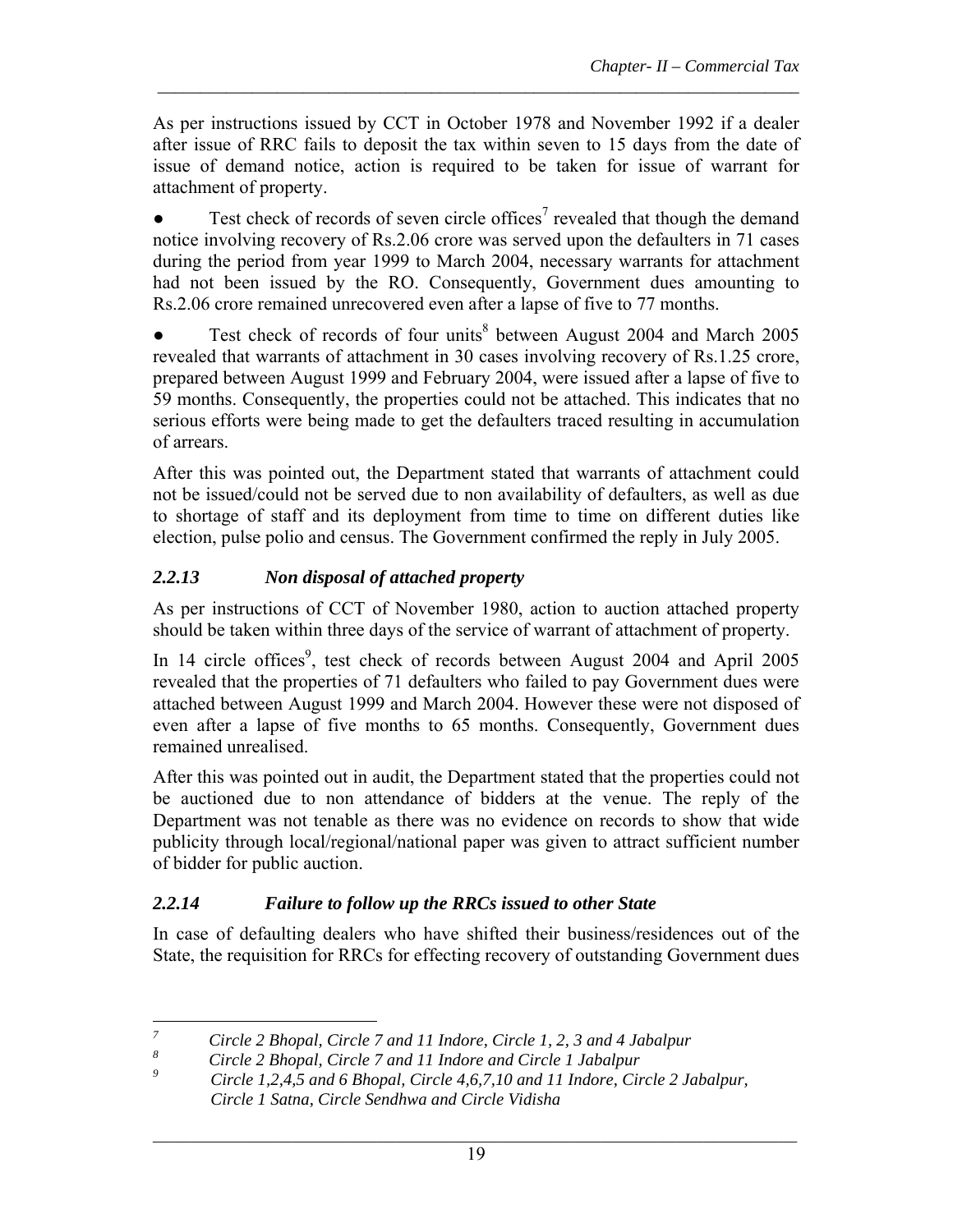has to be sent to the district collectors of the concerned States through Dy. Commissioner to which the recovery relates.

 $\mathcal{L}_\mathcal{L} = \mathcal{L}_\mathcal{L} = \mathcal{L}_\mathcal{L} = \mathcal{L}_\mathcal{L} = \mathcal{L}_\mathcal{L} = \mathcal{L}_\mathcal{L} = \mathcal{L}_\mathcal{L} = \mathcal{L}_\mathcal{L} = \mathcal{L}_\mathcal{L} = \mathcal{L}_\mathcal{L} = \mathcal{L}_\mathcal{L} = \mathcal{L}_\mathcal{L} = \mathcal{L}_\mathcal{L} = \mathcal{L}_\mathcal{L} = \mathcal{L}_\mathcal{L} = \mathcal{L}_\mathcal{L} = \mathcal{L}_\mathcal{L}$ 

Test check of records of 15 units<sup>10</sup> revealed that in 160 cases RRC for the period 1965-66 to 2002-03 were issued to various States between April 1999 and March 2004. No follow up action to effect the recovery was taken even after a lapse of one to six years. The Department stated that they did not get any information from the concerned States.

A mechanism for prompt transfer of RRC cases to concerned authorities in places outside the State to which they have shifted their business or residence and their follow up is required to be developed for collection of Government dues.

#### *2.2.15 Non raising of demand for process expenses*

Under the provisions of Madhya Pradesh *Lokdhan (Shodhya Rashiyon Ki Vasuli) Adhiniyam*, 1987, the process expense at the rate of three *per cent* of the principal amount, due from the defaulter, shall be included in addition to other charges in the demand notice to be issued to the defaulter.

Test check of records of  $11$  circle offices<sup>11</sup> revealed that the process expenses amounting to Rs.82.32 lakh on principal amount of Rs.27.44 crore recoverable from 200 defaulters were not included in the relevant demand notices issued to the defaulters during the period between May 1999 and March 2004.

After this was pointed out, the Department and Government stated in July 2005 that recovery proceedings were initiated under the MPLR Code and no process expenses as such were levied/included in the demand notice.

The reply of the Department/Government was not tenable in view of the provisions of section 3 of the Adhiniyam, which clearly provides for inclusion of process expenses at the rate of three *per cent* of the principal amount.

## *2.2.16 Conclusion*

It would be seen from the above that there was lack of internal control mechanism for monitoring RRCs cases under MPLR Code and Rules made thereunder. The abnormal delay in initiation of RRCs, non disposal of attached properties and non follow up of action against RRCs sent to concerned authorities of other states for revenue realisation resulted in non recovery of huge amount of Government revenue.

#### *2.2.17 Acknowledgement*

The findings of review were forwarded to State Government in July 2005 with request to attend the Audit Review Committee meeting. However, neither Government nor Department came forward to attend the meeting.

 $10\,$ *10 Circle 1,2,3,4 and 5 Bhopal, Dy. CCT Division 1,2 and 3 Indore, Circle Itarsi, Hoshangabad, Rewa, Satna 1, Sehore, Sendhwa and Vidisha*

*<sup>11</sup> Circle 2 and 6 Bhopal, Cicle 7, 10, 11, 13 and 15 Indore, Circle 1, 2, 3 and 4 Jabalpur*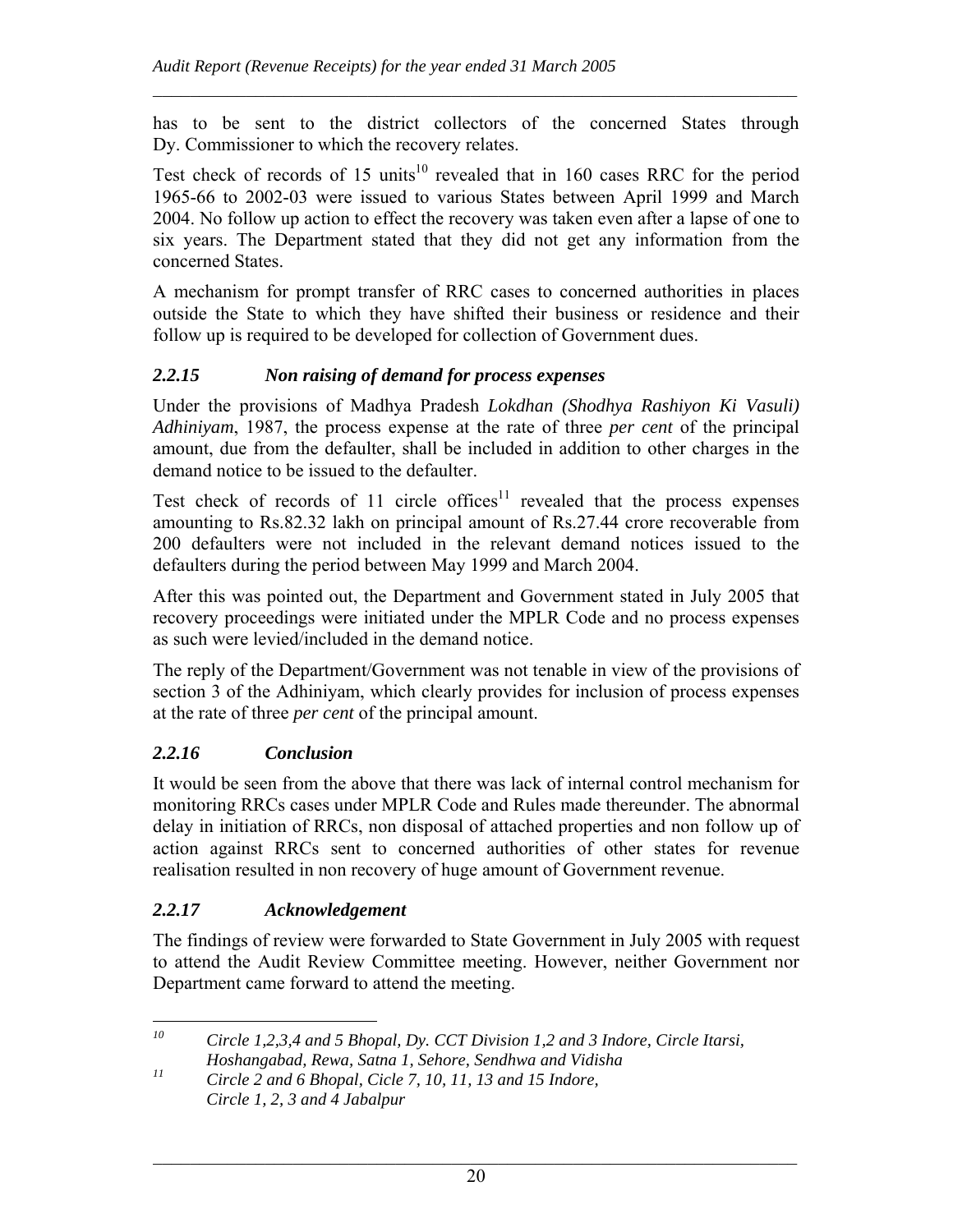## **2.3 Application of incorrect rate of tax**

Madhya Pradesh *Vanijyik Kar Adhiniyam*, 1994 (*Adhiniyam*) and notifications issued thereunder specify the rates of commercial tax leviable on sale of different commodities.

*\_\_\_\_\_\_\_\_\_\_\_\_\_\_\_\_\_\_\_\_\_\_\_\_\_\_\_\_\_\_\_\_\_\_\_\_\_\_\_\_\_\_\_\_\_\_\_\_\_\_\_\_\_\_\_\_\_\_\_\_\_\_\_\_\_\_\_\_\_\_\_\_\_\_\_*

Test check of records in 13 regional offices<sup>12</sup> and 11 circle offices<sup>13</sup> revealed between June 2003 to December 2004 that in 25 cases assessed between July 2001 and January 2005 for the period from April 1996 to March 2002, tax on sales turnover of Rs.24.50 crore was levied at incorrect rates. This resulted in under assessment of tax amounting to Rs.1.43 crore. A few illustrative cases are shown as under:

*(Rupees in lakh)*

| SI.<br>No. | <b>Name</b><br>of Unit | No. of<br>cases/                         | Date of<br>assessment                                   | <b>Taxable</b><br>turn- |               | Rate of tax | <b>Tax</b><br>paid | Nature of<br>observat-ion                      |
|------------|------------------------|------------------------------------------|---------------------------------------------------------|-------------------------|---------------|-------------|--------------------|------------------------------------------------|
|            |                        | <b>Assessment</b><br>year                |                                                         | over                    | <b>levied</b> | leviable    | short              |                                                |
| 1.         | 2.                     | 3.                                       | 4.                                                      | 5.                      | 6.            | 7.          | 8.                 | 9.                                             |
| 1.         | <b>RAC</b><br>Ujjain   | 3<br>1999-2000<br>2000-2001<br>2001-2002 | November<br>2002<br>December<br>2002<br>January<br>2005 | 1,149                   | 4.6/<br>9.20  | 13.8        | 102.72             | Pigment<br>(dye) was<br>treated as<br>chemical |

**Remarks**:- The Department stated that the case was decided on the basis of a clarification issued by CCT, wherein pigment was treated as chemical. The clarification was contrary to the provisions of the Act, as pigment (dye) is covered by a specific entry in the Act and is taxable at 13.8 *per cent*. Tax of Rs.102.72 lakh has been calculated at the rate of 4.6 and 9.2 *per cent*.

|  | <b>RAC</b><br>Indore | 1999-2000 | April 2003 | 46.75 | 6.9 | 9.2 | 1.07 | Mosquito<br>repellant<br>machines<br>treated as<br>electrical<br>goods |
|--|----------------------|-----------|------------|-------|-----|-----|------|------------------------------------------------------------------------|
|--|----------------------|-----------|------------|-------|-----|-----|------|------------------------------------------------------------------------|

**Remarks:-** The Department stated that mosquito repellant machine was an electric goods and not a machine. The reply was not tenable as Kerala High Court in its decision dated 28.8.2000 held that mosquito repellant is not an electrical goods.

 $12$ *12* Regional Offices : Gwalior (2), Indore (6), Jabalpur, Satna and Ujjain (3)  $^{13}$  Circle Offices : Plenal Plenc Centium (3) Indone (6) and Sacrossi

*<sup>13</sup> Circle Offices : Bhopal, Dhar, Gwalior (2), Indore (6) and Sagar*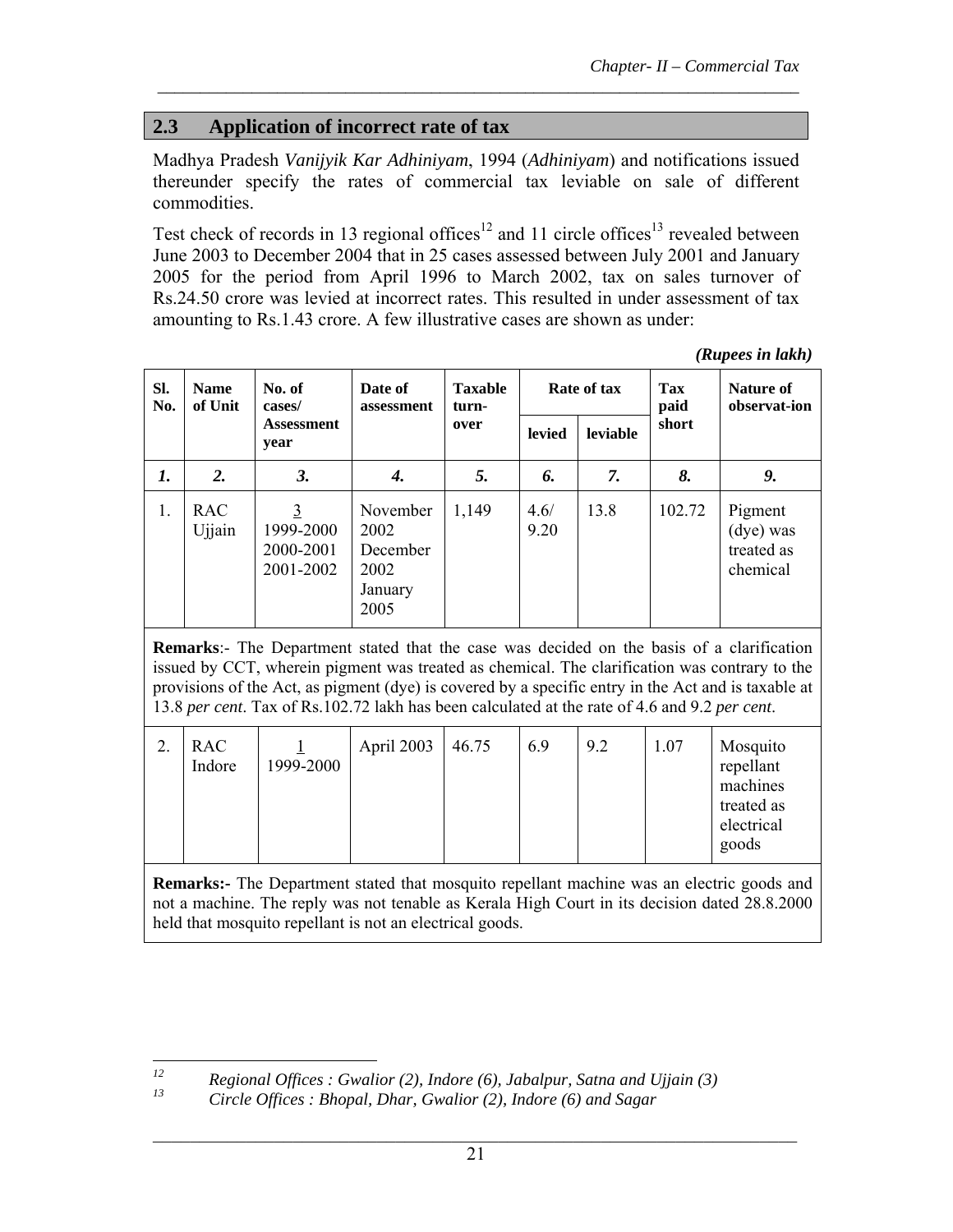| ı. | ۷.                  | J.      | 4.               | J.    | o. |   | о.   |                                                     |
|----|---------------------|---------|------------------|-------|----|---|------|-----------------------------------------------------|
|    | <b>CTO</b><br>Sagar | 1996-97 | <b>July 2001</b> | 37.65 | 4  | O | 0.75 | Craft paper<br>is treated as<br>packing<br>material |

 $\mathcal{L}_\mathcal{L} = \mathcal{L}_\mathcal{L} = \mathcal{L}_\mathcal{L} = \mathcal{L}_\mathcal{L} = \mathcal{L}_\mathcal{L} = \mathcal{L}_\mathcal{L} = \mathcal{L}_\mathcal{L} = \mathcal{L}_\mathcal{L} = \mathcal{L}_\mathcal{L} = \mathcal{L}_\mathcal{L} = \mathcal{L}_\mathcal{L} = \mathcal{L}_\mathcal{L} = \mathcal{L}_\mathcal{L} = \mathcal{L}_\mathcal{L} = \mathcal{L}_\mathcal{L} = \mathcal{L}_\mathcal{L} = \mathcal{L}_\mathcal{L}$ 

**Remarks:-** The Department stated that the craft paper if used as packing material should be at four *per cent* and tax was levied accordingly. The reply of the Department was not tenable as craft paper in this case was sold by a wholesale dealer to retail dealers. There was nothing on record to say that it was purchased for packing purposes. Consequently, it should have been taxed at six *per cent* instead of four *per cent*.

|  | RAC<br>Gwalior | 1999-2000 | April<br>2003 | 28 |  | 9.2 | 6.66 | Thermit<br>portion was<br>treated as<br><i><u>ron</u></i> steel |
|--|----------------|-----------|---------------|----|--|-----|------|-----------------------------------------------------------------|
|--|----------------|-----------|---------------|----|--|-----|------|-----------------------------------------------------------------|

**Remarks:-** The Department stated that thermit portion was mixture of iron steel. The contention was not correct as thermit portion consists of ferric oxide (Fe<sub>2</sub>O<sub>3</sub>) steel cuttings, ferro alloy and aluminium granules; as such, it is not a mixture of only iron steel and should therefore be taxed at the rate of 9.2 *per cent* treating it as an unspecified goods.

| J. | RAC<br>Ujjain | 2000-2001 | December<br>2003 | 9.49 | 2.3 | 9.2 | 0.65 | Ghee was<br>taxed as<br>hydrogenated<br>- 01I. |
|----|---------------|-----------|------------------|------|-----|-----|------|------------------------------------------------|
|----|---------------|-----------|------------------|------|-----|-----|------|------------------------------------------------|

**Remarks:-** The Department stated that dealer sold hydrogenated vegetable oil. Reply is not tenable because as per purchase list ghee was purchased and sold.

| 6. | CTO    |           |            |       |     |      |      |                                                     |
|----|--------|-----------|------------|-------|-----|------|------|-----------------------------------------------------|
|    | Bhopal | 1999-2000 | April 2003 | 65.60 | 6/8 | 8/12 | 1.76 | Transfor-<br>mers were<br>treated as<br>electronics |
|    |        |           |            |       |     |      |      | instead of<br>electrical<br>goods                   |

**Remarks:-** The Department stated that transformers were classified as electronic goods as per notification dated 14.5.1997. The reply of the Department was not tenable as there was no such entry in the notification. The rate of tax on transformers is 8/12 *percent* as per schedule II of the Act.

After this was pointed out, RAC Indore accepted the audit observation in one case and raised a demand of Rs.10.60 lakh. No reply was received in 15 cases while in nine cases the Department did not accept the audit contention.

In remaining cases final reply has not been received (December 2005).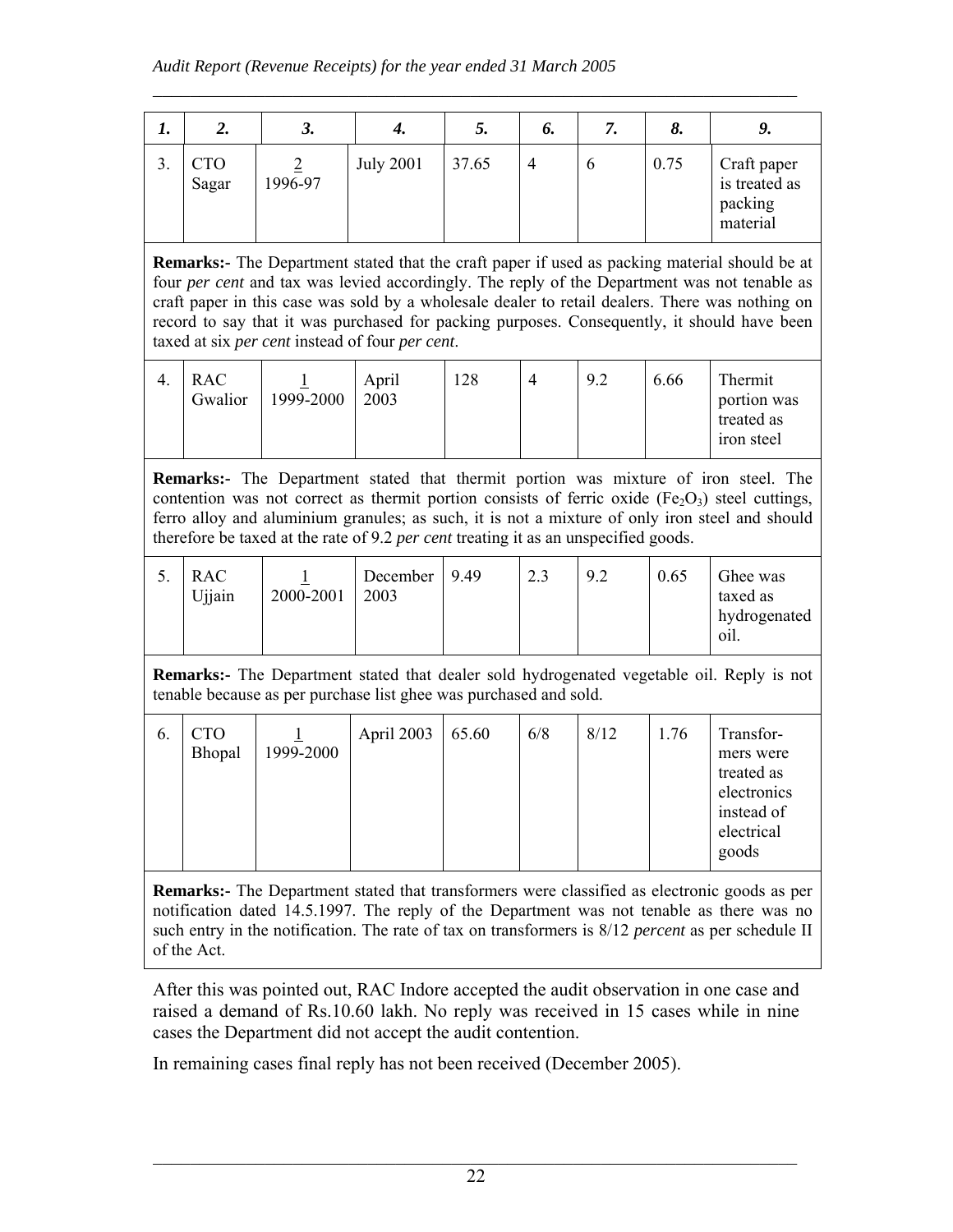## **2.4 Non/short levy of purchase tax**

Adhiniyam, Rules and notifications issued thereunder, provide levy of tax on purchase value of any raw material or incidental goods purchased without payment of tax and which are consumed or used in the manufacture of finished goods. If goods so purchased or the finished goods manufactured from such goods are transferred outside the state, purchase tax is leviable. The rate of tax on aluminium ingots was enhanced from two *per cent* to four *per cent* with effect from 01.01.2000. Surcharge at the rate of 15 *per cent* of tax was also leviable.

*\_\_\_\_\_\_\_\_\_\_\_\_\_\_\_\_\_\_\_\_\_\_\_\_\_\_\_\_\_\_\_\_\_\_\_\_\_\_\_\_\_\_\_\_\_\_\_\_\_\_\_\_\_\_\_\_\_\_\_\_\_\_\_\_\_\_\_\_\_\_\_\_\_\_\_*

**2.4.1** Test check of records of regional office, Indore revealed in June 2004 that a dealer holding an eligibility certificate assessed in March 2003 for the period 1999-2000 purchased aluminium ingots valued at Rs.5.29 crore. The assessing authority levied a tax of Rs.12.16 lakh at the pre-revised rates instead of Rs.24.32 lakh, resulting in short levy of tax.

2.4.2 **During audit of regional offices, Gwalior and Indore, it was noticed** that PVC compound and other raw material and incidental goods, valued at Rs.7.54 crore were utilised in the manufacture of finished goods by three dealers availing exemption from payment of tax under Sales Tax Incentive Scheme, 1994 assessed for the period 1998-1999 and 2000-2001 in June 2002 and February 2004. Purchase tax at the rate of 4.6 *per cent* was leviable. This resulted in non levy of purchase tax amounting to Rs.34.68 lakh. In one case, regional authority Indore raised demand of Rs.6.84 lakh and in two cases the regional assessing officer Gwalior stated that tax will be calculated/levied.

**2.4.3** In five cases of four dealers at Regional Office Gwalior and three circle offices<sup>14</sup> assessed between May 2002 and December 2003 for the period from 1998-1999 to 2000-2001, it was noticed between March and October 2004 that raw material valued at Rs.3.23 crore was purchased and used/consumed in the manufacture of other goods for sale, although the goods were purchased without payment of tax and no purchase tax was levied by assessing authorities. This resulted in non levy of purchase tax of Rs.10.37 lakh.

After this was pointed out, assessing authority Indore raised demand in two cases while reply in the remaining cases has not been received.

The matter was reported to the Department and the Government (between April 2004 and February 2005); their reply has not been received (December 2005).

## **2.5 Non recovery of commercial tax from closed units**

Under *Adhiniyam* and notifications issued thereunder, new industrial units availing exemption from payment of tax under Tax Exemption Scheme 1994; shall keep the unit in operation during the period of exemption and also for a further period of five years from the date of expiry of the exemption, failing which the eligibility certificate

 $14$ *14 Bhopal, Gwalior and Indore*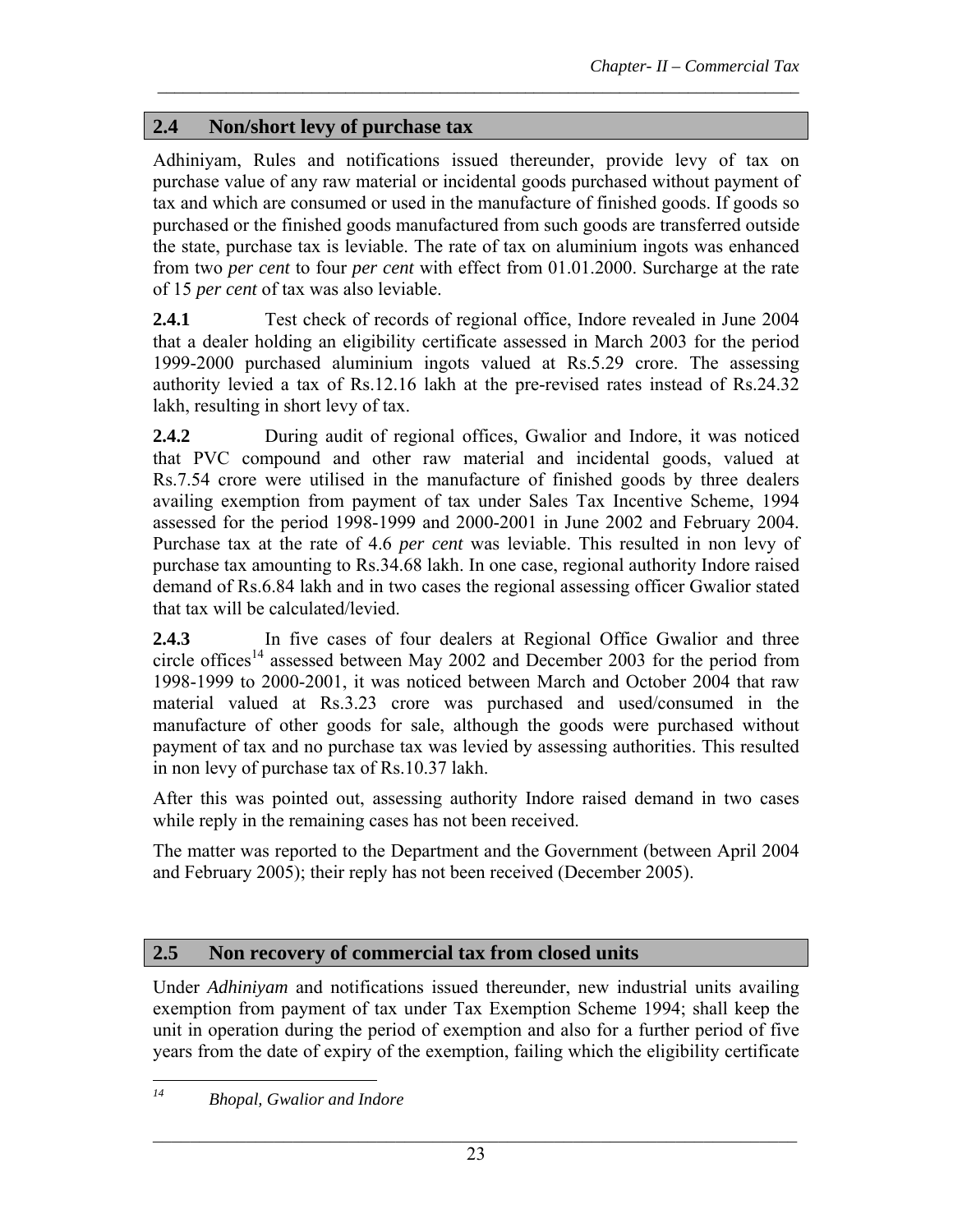shall be cancelled with consequent recovery of amount of tax exemption availed by the unit.

 $\mathcal{L}_\mathcal{L} = \mathcal{L}_\mathcal{L} = \mathcal{L}_\mathcal{L} = \mathcal{L}_\mathcal{L} = \mathcal{L}_\mathcal{L} = \mathcal{L}_\mathcal{L} = \mathcal{L}_\mathcal{L} = \mathcal{L}_\mathcal{L} = \mathcal{L}_\mathcal{L} = \mathcal{L}_\mathcal{L} = \mathcal{L}_\mathcal{L} = \mathcal{L}_\mathcal{L} = \mathcal{L}_\mathcal{L} = \mathcal{L}_\mathcal{L} = \mathcal{L}_\mathcal{L} = \mathcal{L}_\mathcal{L} = \mathcal{L}_\mathcal{L}$ 

Test check of records at two regional offices, Indore and Ujjain, revealed that two industrial units were allowed exemption from payment of tax under exemption scheme for the period from 1.2.1997 to 31.1.2006 and 4.1.1995 to 3.1.2000 respectively. Of these, one unit closed its business during the period of exemption while the other unit closed its business within six months of the expiry of exemption period. Therefore, the amount of tax exemption availed was recoverable. No action was, however, taken by the Department to recover the same. This deprived the Government of revenue of Rs.2.96 crore.

The matter was reported to the Department and the Government (between December 2004 and March 2005); their reply had not been received. (December 2005)

## **2.6 Non levy of tax on sales incorrectly treated tax free**

Under the *Adhiniyam* read with Central Sales Tax Act, 1956 and Rules and notifications issued thereunder, commercial tax is not leviable on sale of goods specified in the schedule-I and those exempted by Government by issue of notification.

Test check of records at regional offices Indore and Gwalior and circle offices Bhopal and Indore in six cases assessed between September 2000 and February 2004 for the period 1997-98 to 2000-01, revealed that incorrect deduction of fibre glass cloth, HDPE/PP<sup>\*\*</sup> fabrics and diesel engine valued at Rs.11.41 crore treated as tax free items was allowed. This resulted in non levy of tax of Rs.1.54 crore at specified rates.

After this was pointed out between March 2003 and March 2005 the assessing authorities in four cases stated that HDPE fabrics are exempt under schedule-I and notification dated 24.08.2000. Reply was not tenable as PVC fabrics is taxable under entry No. 42 of schedule-II and notification does not exempt goods manufactured in mills, while in case of Indore demand of Rs.2 lakh was raised, which was reduced to Rs.0.17 lakh by appellate authority.

Final reply in other cases is awaited (December 2005).

## **2.7 Irregular grant of exemption and deferment from payment of tax**

As per MP Deferment of Payment of Tax Rules, 1994 and Tax Exemption Scheme, 1995, facility of exemption and deferment can be availed of by non conventional power generating units generating electricity from non conventional sources who hold a provisional eligibility certificate issued by the state level committee. The provisional

 $\overline{a}$ *\* HDPE – High Density Poly Ethelene also known as PVC fabric \*\* PP – Poly Propylene*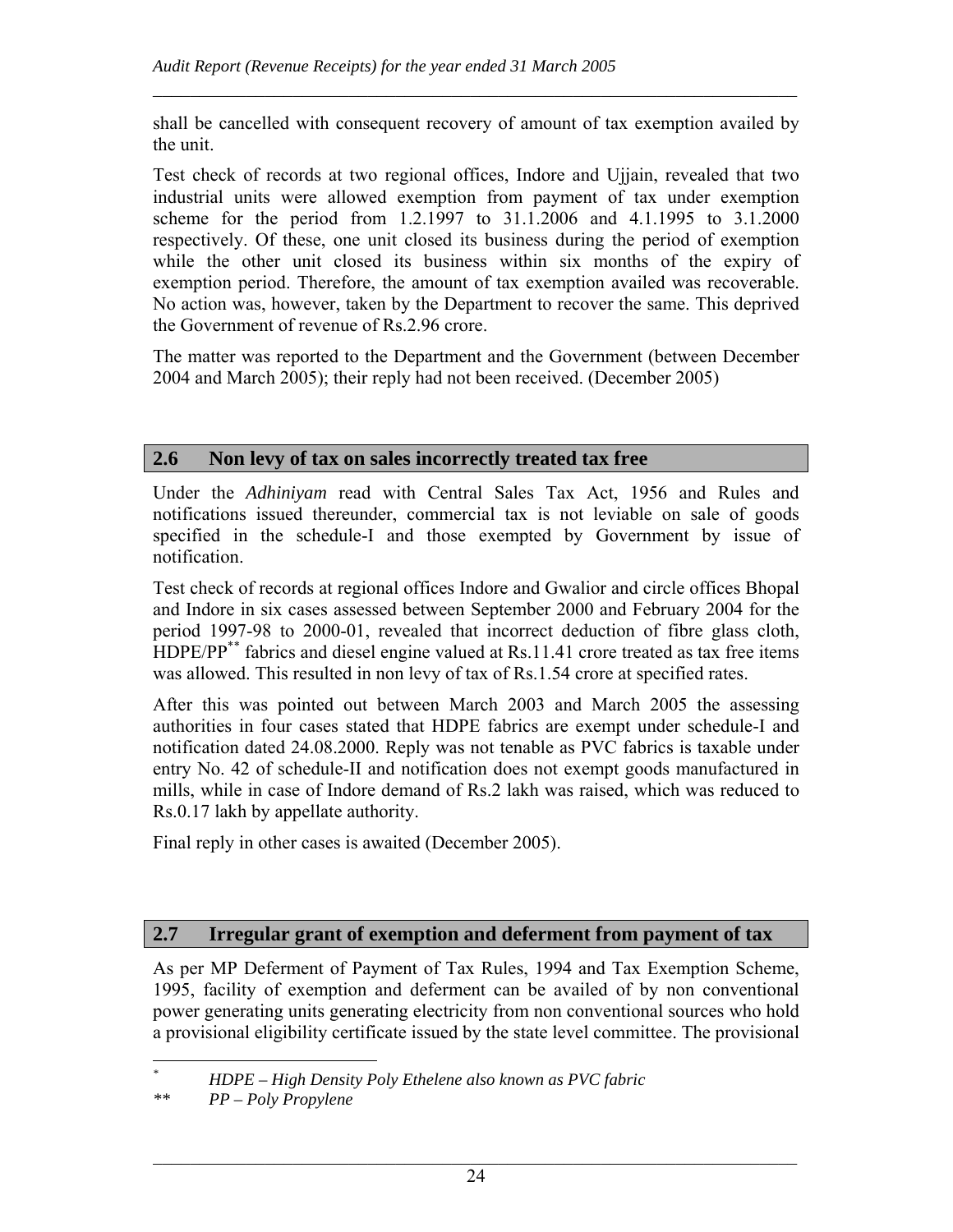certificate is valid for six months or up to the date of issue of permanent eligibility certificate, whichever is earlier.

*\_\_\_\_\_\_\_\_\_\_\_\_\_\_\_\_\_\_\_\_\_\_\_\_\_\_\_\_\_\_\_\_\_\_\_\_\_\_\_\_\_\_\_\_\_\_\_\_\_\_\_\_\_\_\_\_\_\_\_\_\_\_\_\_\_\_\_\_\_\_\_\_\_\_\_*

Test check of records at regional office, Gwalior, revealed in September 2004 that provisional eligibility certificates was issued on 11 July 1997 to an industrial unit for availing exemption and deferment of tax under the scheme. This was not followed by permanent eligibility certificate. The provisional eligibility certificate though liable to be cancelled on 10 January 1998 i.e. after a lapse of six months, was not cancelled. However, the assessing authority while finalising the assessments for the year 1997-98 in December<sup>15</sup> 2003 allowed exemption of tax of Rs.1.17 crore and deferment of Rs.0.50 crore on manufacture and sale of transformers and conductors valued at Rs.24.78 crore, which was incorrect. This resulted in non realisation of Government revenue of Rs.1.67 crore.

After this was pointed out, the assessing authority forwarded the case to higher authority for final action (May 2005).

The matter was reported to the Department and the Government (December 2004); their reply had not been received.

## **2.8 Incorrect determination of taxable turnover**

Under *Adhiniyam* and Rules made thereunder, taxable turnover is determined after allowing admissible deductions. Every dealer is required to maintain a correct account of his transactions, failing which penalty and interest is leviable under the provisions of Act.

Test check of records at four regional offices<sup>16</sup> and three circle offices<sup>17</sup> revealed between June 2003 and October 2004 that in seven cases assessed between May 2002 and February 2004 for the period April 1998 to March 2001, taxable turnover was determined less by Rs.5.27 crore which resulted in short levy of tax of Rs.34.98 lakh besides penalty and interest of Rs.7.47 lakh.

After this was pointed out, the Department accepted audit observations in three cases and raised a demand of Rs.4.31 lakh in these cases. No reply was received in two cases. In one case, the Department did not accept audit observation stating that the total purchases made were Rs.25.71 lakh and not Rs.36.43 lakh. The reply of the Department was not tenable as cross verification of the records with the entry tax assessment order revealed that the dealer purchased goods valued Rs.36.43 lakh from outside the State. As such the dealer suppressed sale of Rs.10.72 lakh. In another case the regional officer, Indore, stated that assessee submitted combined balance sheet for manufacturing and trading units and sale of tyre and tubes for Rs.2.70 crore was disallowed. The reply of the Department is not tenable as the sale disallowed was

 $15$ *15 Original assessment was made in October 2000*

*<sup>16</sup> Indore (3) and Satna* 

*<sup>17</sup> Bhopal and Indore (2)*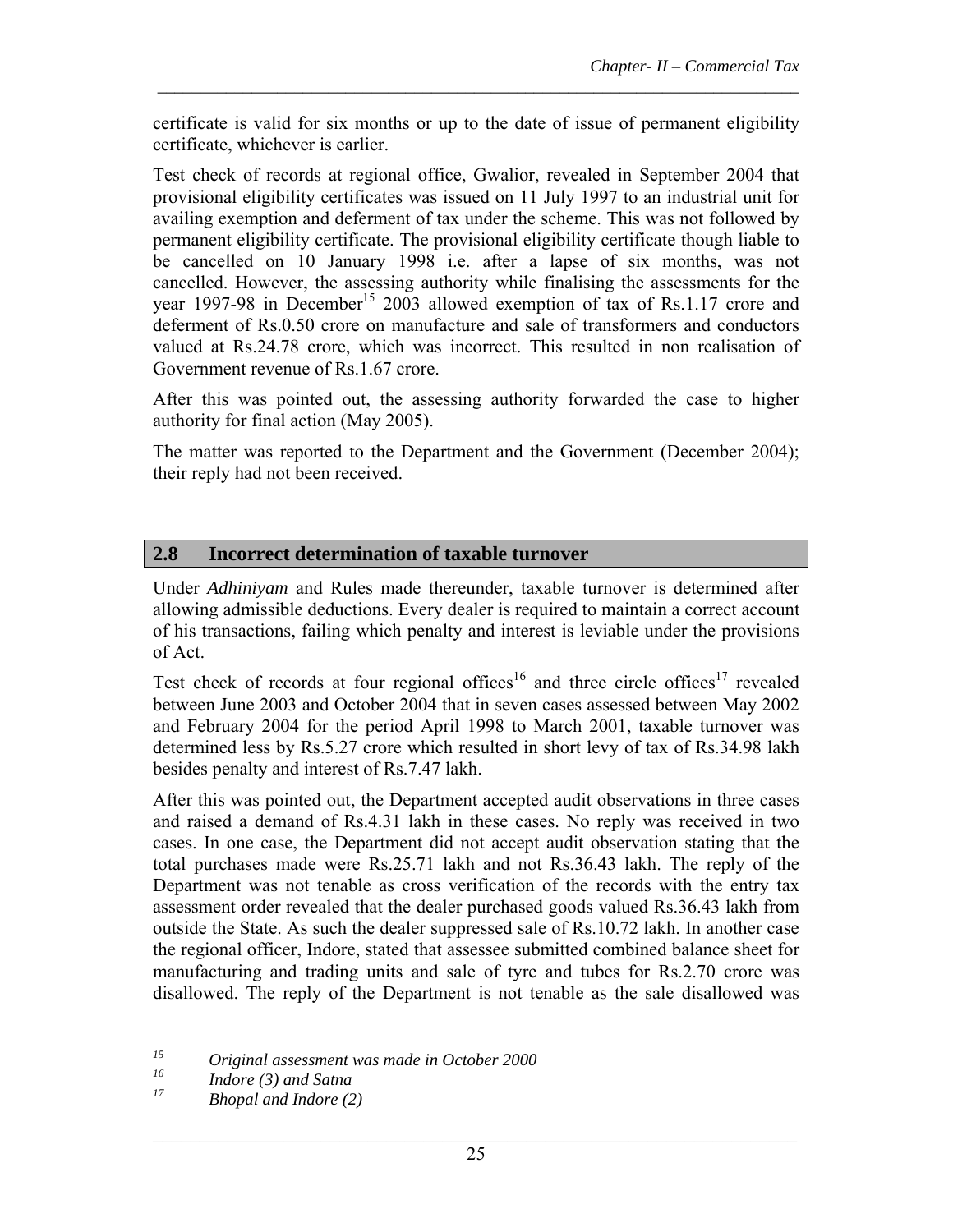related to excess production of manufacturing unit of the same dealer while audit observation relates to trading unit of the same dealer.

 $\mathcal{L}_\mathcal{L} = \mathcal{L}_\mathcal{L} = \mathcal{L}_\mathcal{L} = \mathcal{L}_\mathcal{L} = \mathcal{L}_\mathcal{L} = \mathcal{L}_\mathcal{L} = \mathcal{L}_\mathcal{L} = \mathcal{L}_\mathcal{L} = \mathcal{L}_\mathcal{L} = \mathcal{L}_\mathcal{L} = \mathcal{L}_\mathcal{L} = \mathcal{L}_\mathcal{L} = \mathcal{L}_\mathcal{L} = \mathcal{L}_\mathcal{L} = \mathcal{L}_\mathcal{L} = \mathcal{L}_\mathcal{L} = \mathcal{L}_\mathcal{L}$ 

The matter was reported to the Government between December 2003 and April 2005; their reply has not been received.

#### **2.9 Non/short levy of entry tax**

Under Madhya Pradesh *Sthaniya Kshetra Me Mal ke Pravesh Par Kar Adhiniyam,* 1976 and notifications issued thereunder, entry tax is leviable on goods entering into local area for sale, use or consumption as raw material or as incidental goods or as packing material, at the rates specified in the schedule.

Test check of records of regional office Gwalior and three circle offices Indore revealed that in six cases of five dealers, assessed between May 2001 and January 2004 for the period April 1998 to March 2001, entry tax on goods valued at Rs.9.30 crore, was either not levied or was levied at lower rates. This resulted in non/short levy of entry tax of Rs.7.42 lakh.

After this was pointed out between March 2003 and December 2004, the assessing authority at Gwalior and Indore raised demand of Rs.8 lakh including penalty of Rs.1.87 lakh in five cases. Final action in one case is awaited.

The matter was reported to the Department and to the Government between July 2003 and December 2004; their reply has not been received.

## **2.10 Incorrect deduction of tax paid sales**

*Adhiniyam*, Rules and notification issued thereunder, provide deduction of tax paid goods on which tax has been paid within the State, whereas tax paid packing material sold alongwith the taxable goods shall attract tax at the same rate as applicable to such goods.

Test check of records of two regional offices<sup>18</sup> and two circle offices<sup>19</sup> revealed that in five cases of four dealers assessed for the year 1994-1995 to 2000-2001 between July 2000 and September 2003, sale of bitumen, cement and *bardana* i.e. packing material of oil cake valued at Rs.1.52 crore was treated as tax paid goods and deduction of tax was incorrectly allowed. The incorrect deduction resulted in short levy of tax of Rs.11.68 lakh.

After this was pointed out in audit between January 2002 and November 2004, the assessing authority at Bhopal, Gwalior and Guna raised demand of Rs.10.22 lakh, against three dealers whereas the assessing authority at Khandwa stated in November 2004 that tax paid sale of *bardana* was assessed correctly in view of

<sup>18</sup> *18 Bhopal and Khandwa*

*<sup>19</sup> Guna and Gwalior*